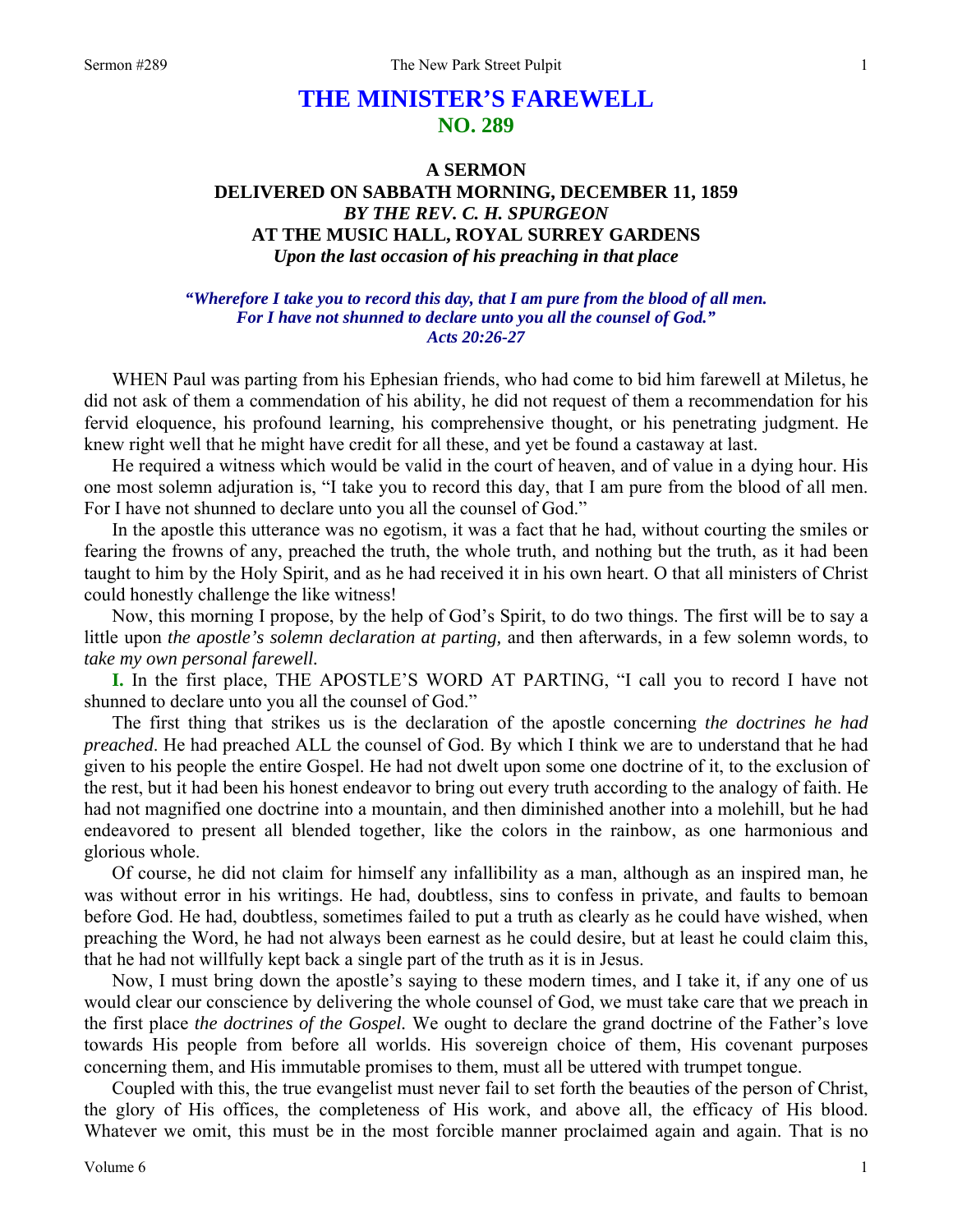Gospel which has not Christ in it, and the modern idea of preaching THE TRUTH instead of Christ, is a wicked device of Satan.

Nor is this all, for as there are Three Persons in the Godhead, we must be careful that they all have due honor in our ministry. The Holy Spirit's work in regeneration, in sanctification, and in perseverance, must always be magnified from our pulpit. Without His power our ministry is a dead letter, and we cannot expect His arm to be made bare unless we honor Him day by day.

Upon all these matters we are agreed, and I therefore turn to points upon which there is more dispute, and consequently more need of honest avowal, because more temptation to concealment. To proceed then—I question whether we have preached the whole counsel of God, unless predestination with all its solemnity and sureness is continually declared—unless election be boldly and nakedly taught as being one of the truths revealed of God.

It is the minister's duty, beginning from this fountainhead, to trace all the other streams, dwelling on effectual calling, maintaining justification by faith, insisting upon the certain perseverance of the believer, and delighting to proclaim that gracious covenant in which all these things are contained, and which is sure to all the chosen, blood-bought seed.

There is a tendency in this age to throw doctrinal truth into the shade. Too many preachers are offended with that stern truth which the Covenanters held, and to which the Puritans testified in the midst of a licentious age. We are told that the times have changed, that we are to modify these old (socalled) Calvinistic doctrines, and bring them down to the tone of the times, that in fact, they need dilution, that men have become so intelligent that we must pare off the angles of our religion and make the square into a circle by rounding off the most prominent edges. Any man who does this, so far as my judgment goes, does not declare the whole counsel of God.

The faithful minister must be plain, simple, pointed, with regard to these doctrines. There must be no dispute about whether he believes them or not. He must so preach them that his hearers will know whether he preaches a scheme of free will, or a covenant of grace—whether he teaches salvation by works, or salvation by the power and grace of God.

But beloved, a man might preach all these doctrines to the full, and yet not declare the whole counsel of God. For here comes the labor and the battle, here it is that he who is faithful in these modern days will have to bare the full brunt of war. It is not enough to preach doctrine, we must preach *duty,* we must faithfully and firmly insist upon practice.

So long as you will preach nothing but bare doctrine, there is a certain class of men of perverted intellect who will admire you, but once begin to preach responsibility—say outright, once for all, that if the sinner perishes it is his own fault, that if any man sinks to hell, his damnation will lie at his own door, and at once there is a cry of "Inconsistency! How can these two things stand together?"

Even good Christian men are found who cannot endure the whole truth, and who will oppose the servant of the Lord who will not be content with a fragment, but will honestly present the whole Gospel of Christ. This is one of the troubles that the faithful minister has to endure. But he is not faithful to God—I say it solemnly, I do not believe that any man is even faithful to his own conscience, who can preach simply the doctrine of sovereignty, and neglect to insist upon the doctrine of responsibility.

I do assuredly believe that every man who sinks into hell shall have himself alone to curse for it. It shall be said of them as they pass the fiery portal, "Ye would not." "Ye would have none of my rebukes. Ye were bidden to the supper and ye would not come. I called, and ye refused, I stretched out my hands, and no man regarded. And now, behold, I will mock at your calamities, I will laugh when your fear cometh."

The apostle Paul knew how to dare public opinion, and on one hand to preach the duty of man, and on the other the sovereignty of God. I would borrow the wings of an eagle and fly to the utmost height of high doctrine when I am preaching divine sovereignty. God has absolute and unlimited power over men to do with them as He pleases, even as the potter does with the clay. Let not the creature question the Creator, for He gives no account of His matters.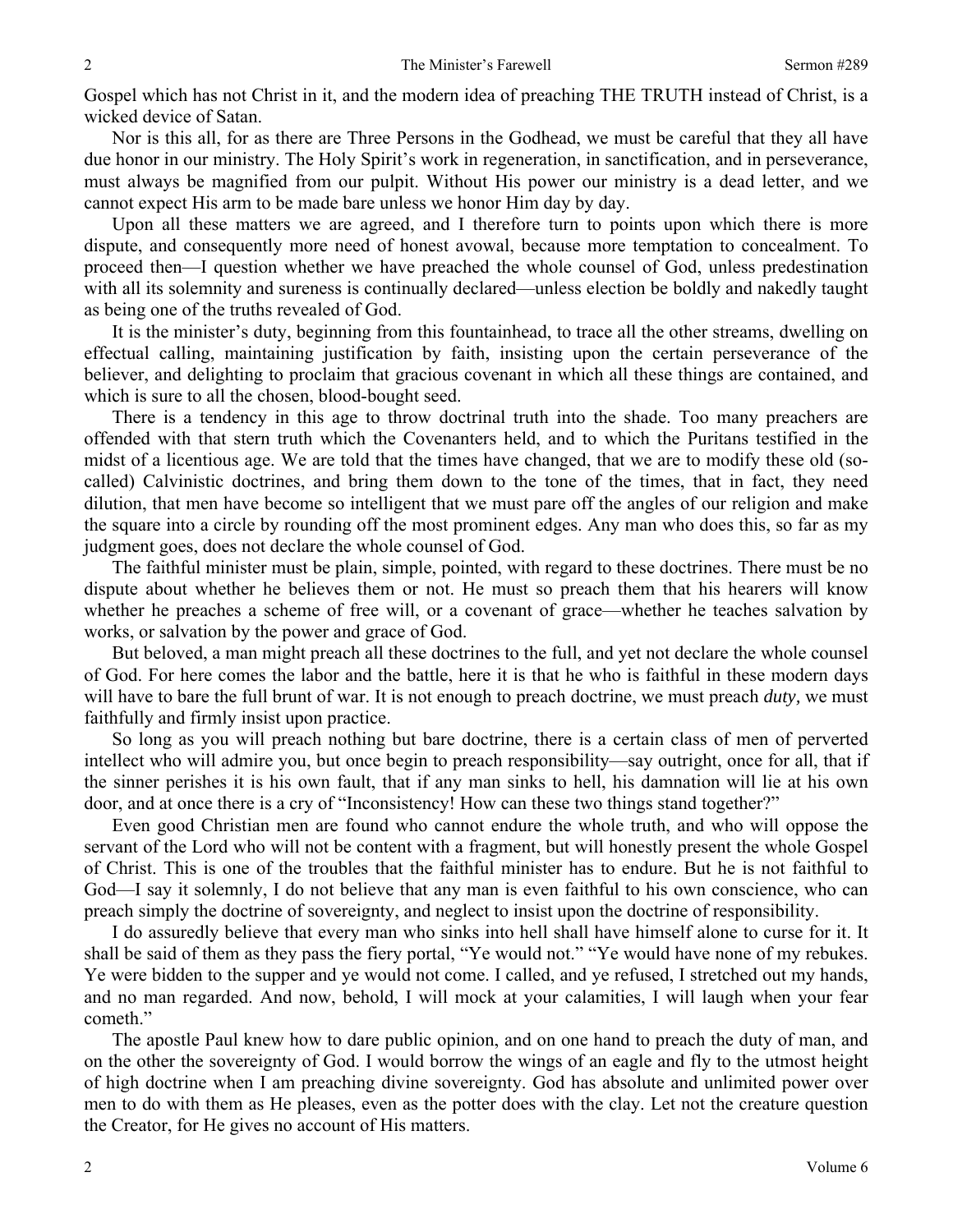But when I preach concerning man, and look at the other aspect of truth, I dive to the utmost depth. I am, if you will so call me, a low-doctrine man in that, for as an honest messenger of Christ I must use His own language and cry, "He that believeth not is condemned already, because he believeth not on the Son of God." I do not see that the whole counsel of God is declared, unless those two apparently contradictory points are brought out and plainly taught.

To preach the whole counsel of God it is necessary to declare the promise in all its freeness, sureness, and richness. When the promise makes the subject of the text the minister should never be afraid of it. If it is an unconditional promise, he should make its unconditionality one of the most prominent features of his discourse, he should go the whole way with whatever God has promised to His people.

Should the command be the subject, the minister must not flinch, he must utter the precept as fully and confidently as he would the promise. He must exhort, rebuke, command with all long-suffering. He must ever maintain the fact that the perceptive part of the Gospel is as valuable, nay, as invaluable, as the promissory part. He must stand to it, that "By their fruits ye shall know them," that "Unless the tree brings forth good fruit it is hewn down and cast into the fire." Holy living must be preached, as well as happy living. Holiness of life must be constantly insisted on, as well as that simple faith which depends for all on Christ.

To declare the whole counsel of God—to gather up ten thousand things into one—I think it is needful that when a minister gets his text, he should say what that text means honestly and uprightly. Too many preachers get a text and kill it, wring its neck, then stuff it with some empty notions, and present it upon the table for an unthinking people to feed upon. That man does not preach the whole counsel of God who does not let God's Word speak for itself in its own pure, simple language.

If he finds one day a text like this, "It is not of him that willeth, nor of him that runneth, but of God that showeth mercy," the faithful minister will go all the lengths of that text.

And if on the morrow the Spirit of God lays home to his conscience this, "Ye will not come unto me that ye might have life," or this other, "Whosoever will, let him come," he will be just as honest with his text on that side as he was on the other. He will not shirk the truth. He will dare to look at it straight in the face himself and then he will bring it up into the pulpit and there say to it, "O Word, speak for thyself and be thou heard alone. Suffer me not, O Lord, to pervert or misinterpret Your own heaven-sent truth."

Simple honesty to the pure Word of God is I think requisite to the man who would not shun to declare the whole counsel of God.

Moreover, this is not all. If a man would declare the whole counsel of God, and not shun to do so, he must be very particular upon the crying sins of the times. The honest minister does not condemn sin in the mass, he singles out separate sins in his hearers, and without drawing the bow at a venture, he puts an arrow on the string, and the Holy Spirit sends it right home to the individual's conscience. He who is true to his God does not look to his congregation as a great mass, but as separate individuals, and he endeavors to adapt his discourse to men's consciences, so that they will perceive he speaks of them.

It is said of Rowland Hill, that he was so personal a preacher, that if a man were far away sitting in a window, or in some secret corner, he would nevertheless feel—"That man is speaking to me." And the true preacher who declares the whole counsel of God, so speaks that his hearers feel that there is something for them, a reproof for their sins, an exhortation which they ought to obey, a something which comes pointedly, pertinently, and personally home. Nor do I think any man has declared the whole counsel of God, who does not do this.

If there be a vice that you should shun, if there be an error that you should avoid, if there be a duty that you ought to fulfill, if all these things are not mentioned in the discourses from the pulpit, the minister has shunned to declare the whole counsel of God. If there be one sin that is rife in the neighborhood, and especially in the congregation, should the minister avoid that particular vice in order to avoid offending you, he has been untrue to his calling, dishonest to his God.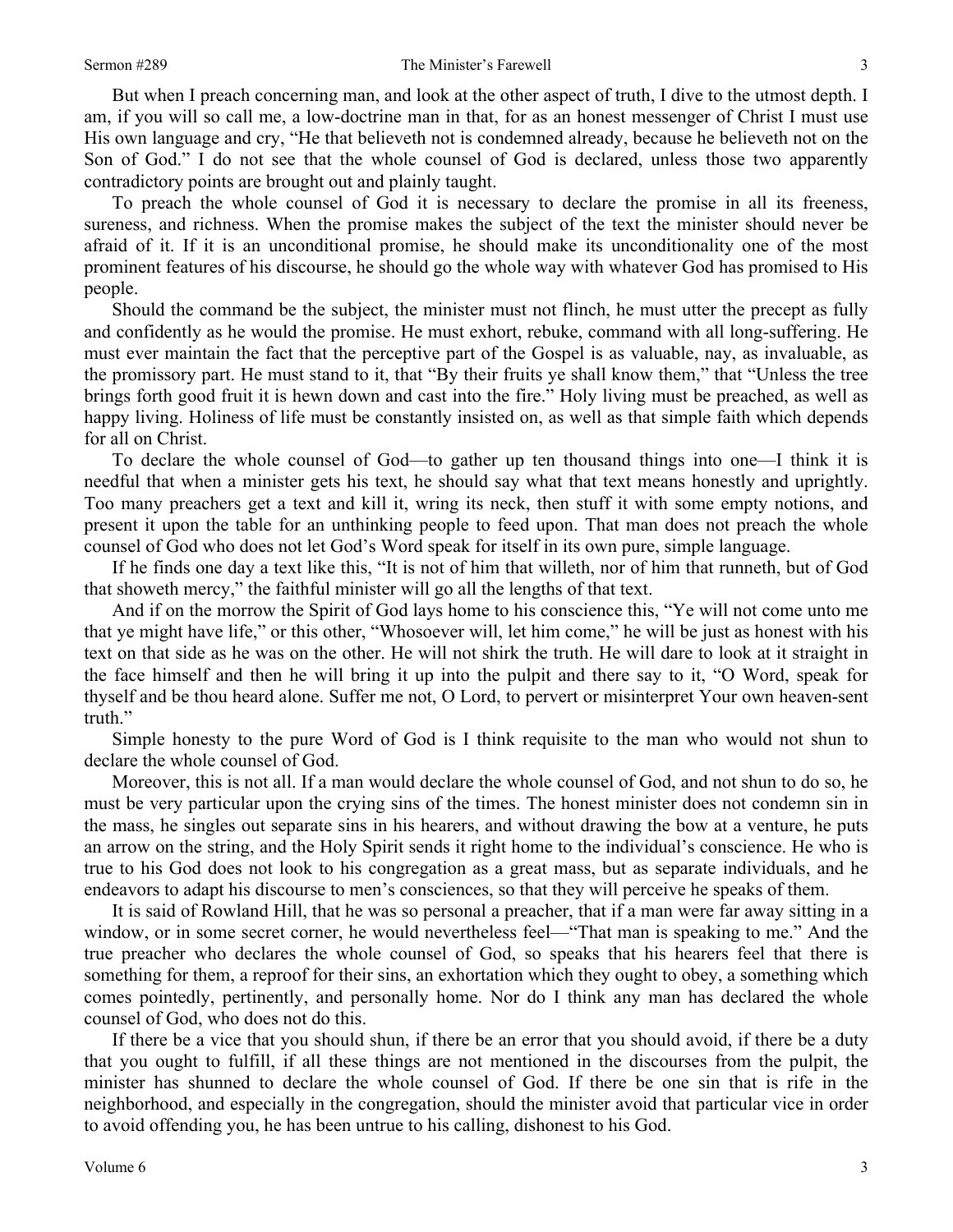I do not know how I can describe the man who declares the whole counsel of God better than by referring you to the epistles of St. Paul. There you have the doctrine and the precept, experience and practice. He tells of corruption within and temptation without. The whole divine life is portrayed and the needed directions given. There you have the solemn rebuke and the gentle comfort. There you have the words that "drop as the rain, and distil as the dew," and there you have the sentences that roll like thunders, and flash like lightning.

There you see him at one time with his crook in his hand, gently leading his sheep into the pastures, and anon, you see him at another time with his sword drawn, doing valiant battle against the enemies of Israel. He who would be faithful, and preach the whole counsel of God, must imitate the apostle Paul and preach as he wrote.

The question, however, is suggested, is there any temptation which arises to the man who endeavors to do this? Is there anything which would tempt him from the straight path, and induce him not to preach the whole counsel of God? Ah, my brother, little do you understand the minister's position, if you have not sometimes trembled for him.

Espouse but one phase of the truth, and you shall be cried up to the very heavens. Become such a Calvinist that you shut your eyes to one half of the Bible, and cannot see the responsibility of the sinner, and men will clap their hands, and cry Hallelujah! and on the backs of many you shall be hoisted to a throne and become a very prince in their Israel.

On the other hand, begin to preach mere morality, practice without doctrine, and you shall be elevated on other men's shoulders, you shall, if I may use such a figure, ride upon these asses into Jerusalem, and you shall hear them cry, Hosanna! and see them wave their palm branches before you.

But once preach the whole counsel of God, and you shall have both parties down upon you, one crying, "The man is too high," the other saying, "No, he is too low," the one will say, "He's a rank Arminian," the other, "He's a vile hyper-Calvinist."

Now, a man does not like to stand between two fires. There is an inclination to please one or other of the two parties, and so, if not to increase one's adherents, at least to get a more ferociously attached people. Ay, but if we once begin to think of that, if we suffer the cry of either party on either hand to lead us from that narrow path—the path of right, and truth, and righteousness, it is all over with us then.

How many ministers feel the influence of persons of wealth? The minister in his pulpit, perhaps, is inclined to think of the squire in his green pew. Or else he thinks, "What will deacon So-and-so say?" or "What will the other deacon say, who thinks the very reverse?" or "What will Mr. A, the editor of such a newspaper write next Monday?" or "What will Mrs. B say next time I meet her?"

Yes, all these things cast their little weight into the scale, and they have a tendency, if a man be not kept right by God the Holy Spirit, to make him diverge a little from that narrow path in which alone he can stand if he would declare the whole counsel of God.

Ah, friends, there are honors to be had by the man who will espouse the opinion of a clique, but while there are honors, there are far more dishonors to be gained by him who will stand firm to the unstained banner of the truth, singly and alone, and do battle against mischief of every shape, as well in the church as in the world. Therefore, it was no mean testimony that the apostle asked for himself, that he had not shunned to declare the whole counsel of God.

But then, let me remark further, while there is this temptation not to declare all the counsel of God, the true minister of Christ feels impelled to preach the whole truth, because it and it alone can meet the wants of man. What evils has this world seen through a distorted, mangled, man-molded Gospel. What mischiefs have been done to the souls of men by men who have preached only one part and not all the counsel of God?

My heart bleeds for many a family where Antinomian doctrine has gained the sway. I could tell many a sad story of families dead in sin, whose consciences are scared as with a hot iron, by the fatal preaching to which they listen. I have known convictions stifled, and desires quenched by the souldestroying system which takes manhood from man, and makes him no more responsible than an ox.

Volume 6

4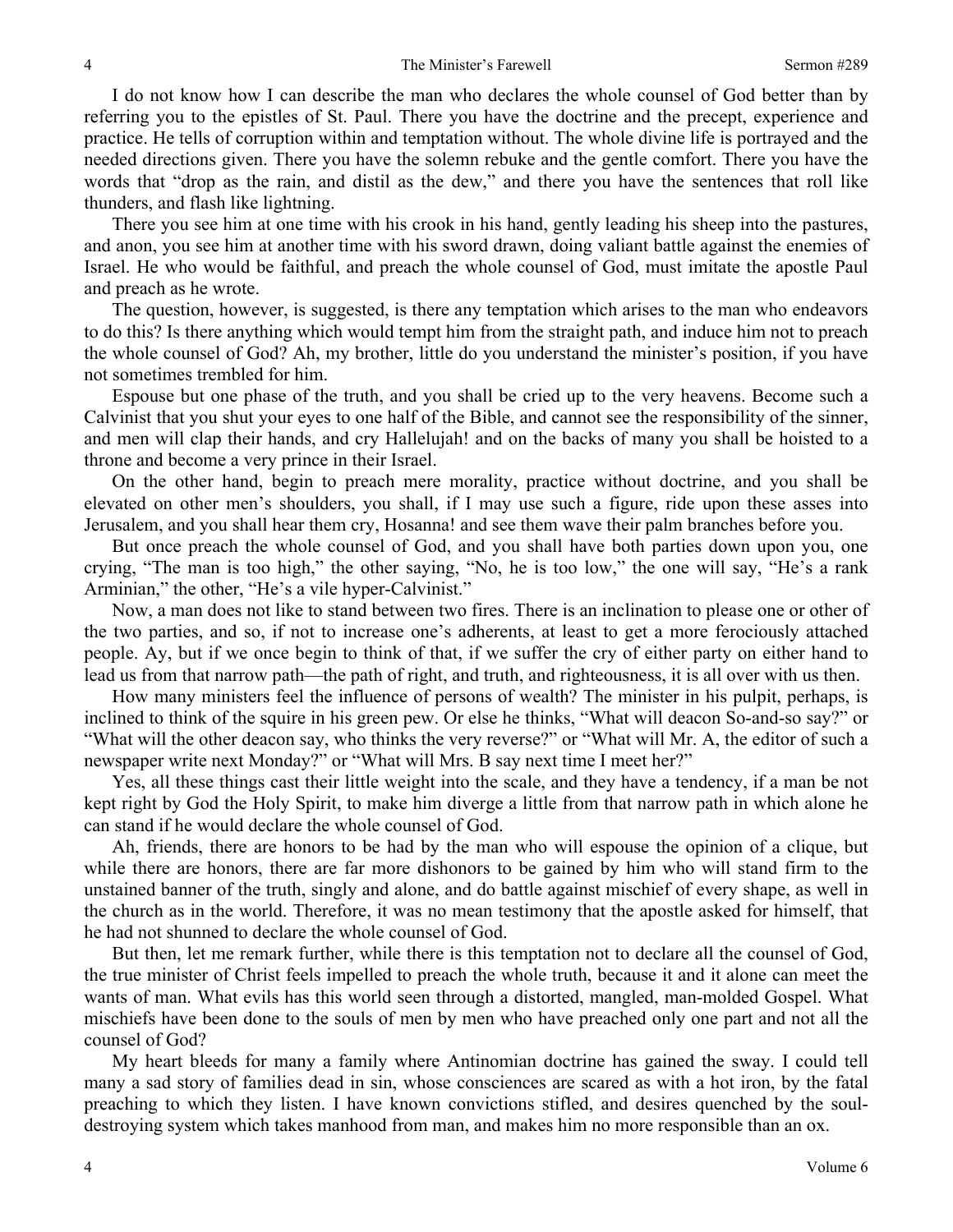## Sermon #289 The Minister's Farewell

I cannot imagine a more ready instrument in the hands of Satan for the ruin of souls, than a minister who tells sinners that it is not their duty to repent of their sins or to believe in Christ, and who has the arrogance to call himself a Gospel minister, while he teaches that God hates some men infinitely and unchangeably for no reason whatever but simply because He chooses to do so. O my brethren! may the Lord save you from the voice of the charmer, and keep you ever deaf to the voice of error.

Even in Christian families, what evil will a distorted Gospel produce! I have seen the young believer, just saved from sin, happy in his early Christian career and walking humbly with his God. But evil has crept in, disguised in the mantle of truth. The finger of partial blindness was laid upon their eyes, and but one doctrine could be seen. Sovereignty was seen, but not responsibility. The minister once beloved was hated, he who had been honest to preach God's Word, was accounted as the off-scouring of all things.

And what became the effect? The very reverse of good and gracious. Bigotry usurped the place of love, bitterness lived where once there had been a loveliness of character. I could point you to innumerable instances where harping upon any one peculiar doctrine has driven men to excess of bigotry and bitterness. And when a man has once come there, he is ready enough for sin of any kind to which the devil may please to tempt him.

There is a necessity that the whole Gospel should be preached, or else the spirits, even of Christians, will become marred and maimed. I have known men diligent for Christ, laboring to win souls with both hands, and on a sudden they have espoused one particular doctrine and not the whole truth, and they have subsided into lethargy.

On the other hand where men have only taken the practical side of the truth, and left out the doctrinal, too many professors have run over into legality, have talked as if they were to be saved by works, and have almost forgotten that grace by which they were called. They are like the Galatians, they have been bewitched by what they have heard. The believer in Christ, if he is to be kept pure, simple, holy, charitable, Christlike, is only to be kept so by a preaching of the whole truth as it is in Jesus.

And as for the salvation of sinners, ah, my hearers, we can never expect God to bless our ministry for the conversion of sinners, unless we preach the Gospel as a whole. Let me get but one part of the truth, and always dwell upon it, to the exclusion of every other, and I cannot expect my Master's blessing. If I preach as He would have me preach, He will certainly own the word, He will never leave it without His own living witness.

But let me imagine that I can improve the Gospel, that I can make it consistent, that I can dress it up and make it look finer, I shall find that my Master is departed, and that Ichabod is written on the walls of the sanctuary.

How many there are kept in bondage through neglect of Gospel invitations. They are longing to be saved. They go up to the house of God, crying to be saved, and there is nothing but predestination for them. On the other hand, what multitudes are kept in darkness through practical preaching. It is do! do! do! and nothing but do! and the poor souls come away and say, "Of what use is that to me? I can do nothing. Oh, that I had a way shown to me available for salvation."

Of the apostle Paul, we think it may be truly said, that no sinner missed a comfort from his keeping back Christ's cross, that no saint was bewildered in spirit from his denying the bread of heaven and withholding precious truth, that no practical Christian became so practical as to become legal, and no doctrinal Christian became so doctrinal as to become unpractical. His preaching was of so savory and consistent a kind, that they who heard him, being blessed of the Spirit, became Christians indeed, both in life and spirit, reflecting the image of their Master.

I feel I cannot dwell very long upon this text. I have been so extremely unwell for the last two days, that the thoughts which I hoped to present to you in better form, have only come tumbling out of my mouth in far from an orderly manner.

**II.** I must now turn away from the apostle Paul to address you A VERY FEW EARNEST, SINCERE, AND AFFECTIONATE WORDS BY WAY OF FAREWELL.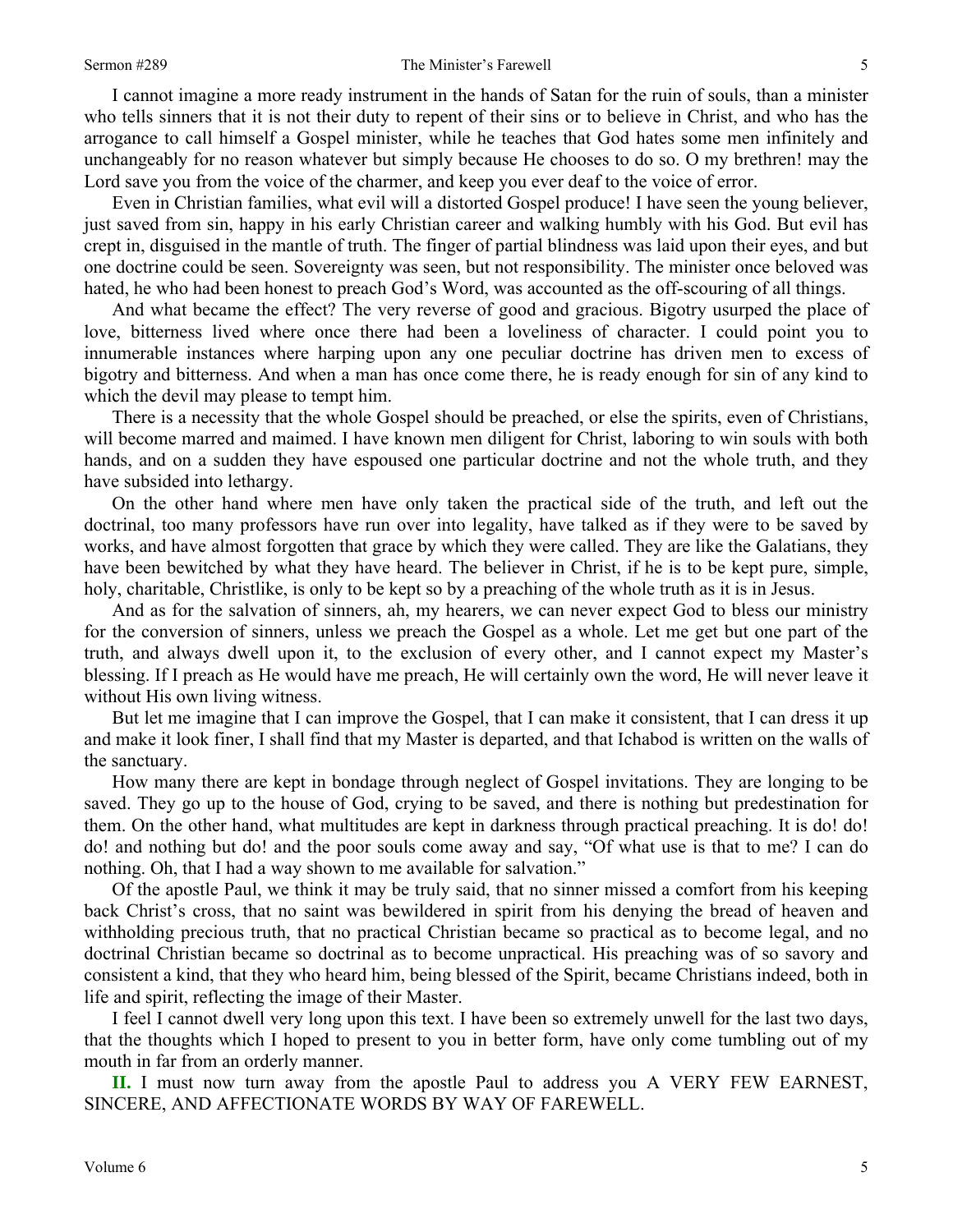"Wherefore I take you to record this day that I am pure from the blood of all men, for I have not shunned to declare unto you all the counsel of God." I wish not to say anything in self-commendation and praise, I will not be my own witness as to my faithfulness, but I appeal unto you, I take you to witness this day, that I have not shunned to declare unto you all the counsel of God. Often have I come into this pulpit in great weakness, and I have far more often gone away in great sorrow, because I have not preached to you as earnestly as I desired.

I confess to many errors and failings, and more especially to a want of earnestness when engaged in prayer for your souls. But there is one charge which my conscience acquits me of this morning, and I think you will acquit me too, for I have not shunned to declare the whole counsel of God. If in anything I have erred, it has been an error of judgment, I may have been mistaken, but so far as I have learned the truth, I can say that no fear of public opinion, nor of private opinion, has ever turned me aside from that which I hold to be the truth of my Lord and Master.

I have preached to you the precious things of the Gospel. I have endeavored to the utmost of my ability to preach grace in all its fullness. I know the preciousness of that doctrine in my own experience, God forbid that I should preach any other. If we are not saved by grace, we can never be saved at all. If from first to last the work of salvation be not in God's hands, none of us can ever see God's face with acceptance. I preach this doctrine, not from choice, but from absolute necessity, for if this doctrine be not true then we are lost souls, your faith is vain, our preaching is vain, and we are still in our sins, and there we must continue until the end.

But on the other hand, I can also say, I have not shunned to exhort, to invite, to entreat. I have bidden the sinner come to Christ. I have been urged not to do so, but I could not resist it. With bowels yearning over perishing sinners, I could not conclude without crying, "Come to Jesus, sinner, come." With eyes weeping for sinners, I am compelled to bid them come to Jesus. It is not possible for me to dwell upon doctrine without invitation. If you come not to Christ it is not for want of calling, or because I have not wept over your sins, and travailed in birth for the souls of men.

The one thing I have to ask of you is this—bear me witness, my hearers, bear me witness, that in this respect I am pure from the blood of all men, for I have preached all that I know of the whole counsel of God. Have I known a single sin which I have not rebuked? Has there been a doctrine that I have believed which I have kept back? Has there been a part of the Word, doctrinal or experiential, which I have willfully concealed?

I am very far from perfect, again with weeping I confess my unworthiness, I have not served God as I ought to do, I have not been as earnest with you as I could desire. Now that my three years' ministry here is over, I could have wished that I might begin again, that I might fall on my knees before you and beseech you to regard the things that make for your peace. But here, again, I do repeat it, that while as to earnestness I plead guilty, yet as to truth and honesty I can challenge the bar of God, I can challenge the elect angels, I can call you all to witness, that I have not shunned to declare the whole counsel of God.

It is easy enough, if one wills to do it, to avoid preaching an objectionable doctrine by simply passing over the texts which teach it. If an unpleasant truth thrusts itself on you, it is not hard to put it aside, imagining that it would disturb your previous teaching. Such concealment may for a while succeed, and possibly your people will not find it out for years.

But if I have studied after anything, I have sought always to bring out that truth which I have neglected beforehand, and if there has been any one truth that I have kept back hitherto, it shall be my earnest prayer that from this day forth it may be made more prominent, that so it may be the better understood and seen.

Well, I simply ask you this question, and if I indulge in some little egotism, if on this parting day "I am become a fool in glorying," it is not for the sake of glorying, it is with a better motive—My hearer, I put this question to you. There may come sad disasters to many of you. In a little time some of you may be frequenting places where the Gospel is not preached. You may embrace another and a false gospel. I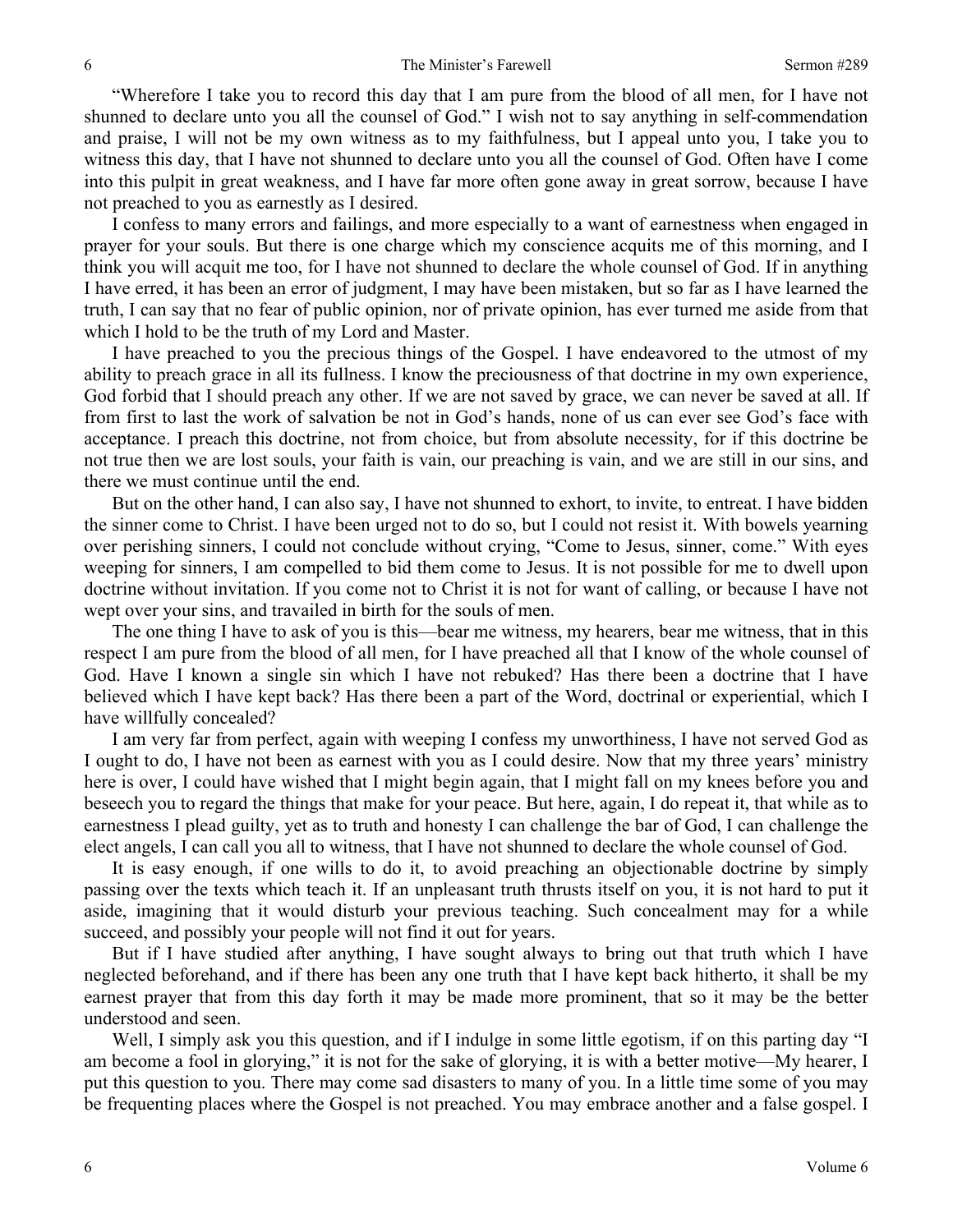only ask this thing of you, bear me witness that it was not my fault—that I have been faithful and have not shunned to declare unto you the whole counsel of God.

In a little time, some here who have been restrained by the fact of having attended a place of worship, seeing the chosen minister has gone, may not go anywhere else afterwards. You may become careless. Perhaps next Sabbath-day you may be sitting at home, lolling about and wasting the day. But there is one thing I should like to say before you make up your mind not to attend the house of God again—bear me witness that I have been faithful with you.

It may be that some here who have professedly run well for a time while they have been hearing the Word, may go back, some of you may go right into the world again, you may become drunkards, swearers, and the like. God forbid that it be so! But I charge you, if you plunge into sin, do at least say this one thing for him who desires nothing so much as to see you saved—say I have been honest to you, that I have not shunned to declare the whole counsel of God.

Oh, my hearers, some of you in a little time will be on your dying beds. When your pulse is feeble, when the terrors of grim death are round about you, if you are still unconverted to Christ, there is one thing I want you to add to your last will and testament, it is this—the exclusion of the poor minister who stands before you this day from any share in that desperate folly of yours which has led you to neglect your own soul.

Oh, have I not cried to you to repent? Have I not bidden you look to it ere death surprised you? Have I not exhorted you, my hearers, to flee for a refuge to the hope set before you? Oh, sinner, when you are wading through the black river, cast back no taunt on me as though I was your murderer, for in this thing I can say, "I wash my hands in innocency, I am clear of your blood."

But the day is coming when we shall all meet again. This great assembly shall be submerged into a greater, as the drop loses itself in the ocean. And I shall stand on that day to take my trial at God's bar. If I have not warned you I have been an unfaithful watchman, and your blood will be required at my hands, if I have not preached Christ to you and bidden you flee for refuge, then, though you perish, yet shall your soul be required of me. I beseech you, if you laugh at me, if you reject my message, if you despise Christ, if you hate His Gospel, if you will be damned, yet at least give me an acquittal of your blood.

I see some before me who do not often hear me, and yet I can say concerning them, they have been the subject of my private prayers, and often too, of my tears, when I see them going on in their iniquities. Well, I do ask this one thing, and as honest men, you cannot deny it me. If you will have your sins, if you will be lost, if you will not come to Christ, at least amid the thunders of the great day, when I stand for trial at God's bar, acquit me of having destroyed your souls.

What can I say more? How shall I plead with you? Had I an angel's tongue, and the heart of the Savior, then would I plead, but I cannot say more than I have often done. In God's name, I beseech you flee to Christ for refuge. If all has not sufficed before, let this suffice you now. Come, guilty soul, and flee away to Him whose wide open arms are willing to receive every soul that flees to Him with penitence and faith.

In a little time the preacher himself will lie stretched upon his bed. A few more days of solemn meeting, a few more sermons, a few more prayers, and I think I see myself in yon upper chamber, with friends watching around me. He who has preached to thousands now needs consolation for himself. He who has cheered many in the article of death is now passing through the river himself.

My hearers, shall there be any of you whom I shall see upon my death bed who shall curse me with being unfaithful? Shall these eyes be haunted with the visions of men whom I have amused, and interested, but into whose hearts I have never sought to plunge the truth? Shall I lie there, and shall these mighty congregations pass in dreary panorama before me, and as they subside before my eyes, one after the other, shall each one curse me as being unfaithful? God forbid. I trust you will do me this favor, that when I lie a-dying you will allow that I am clear of the blood of all men, and have not shunned to declare the whole counsel of God.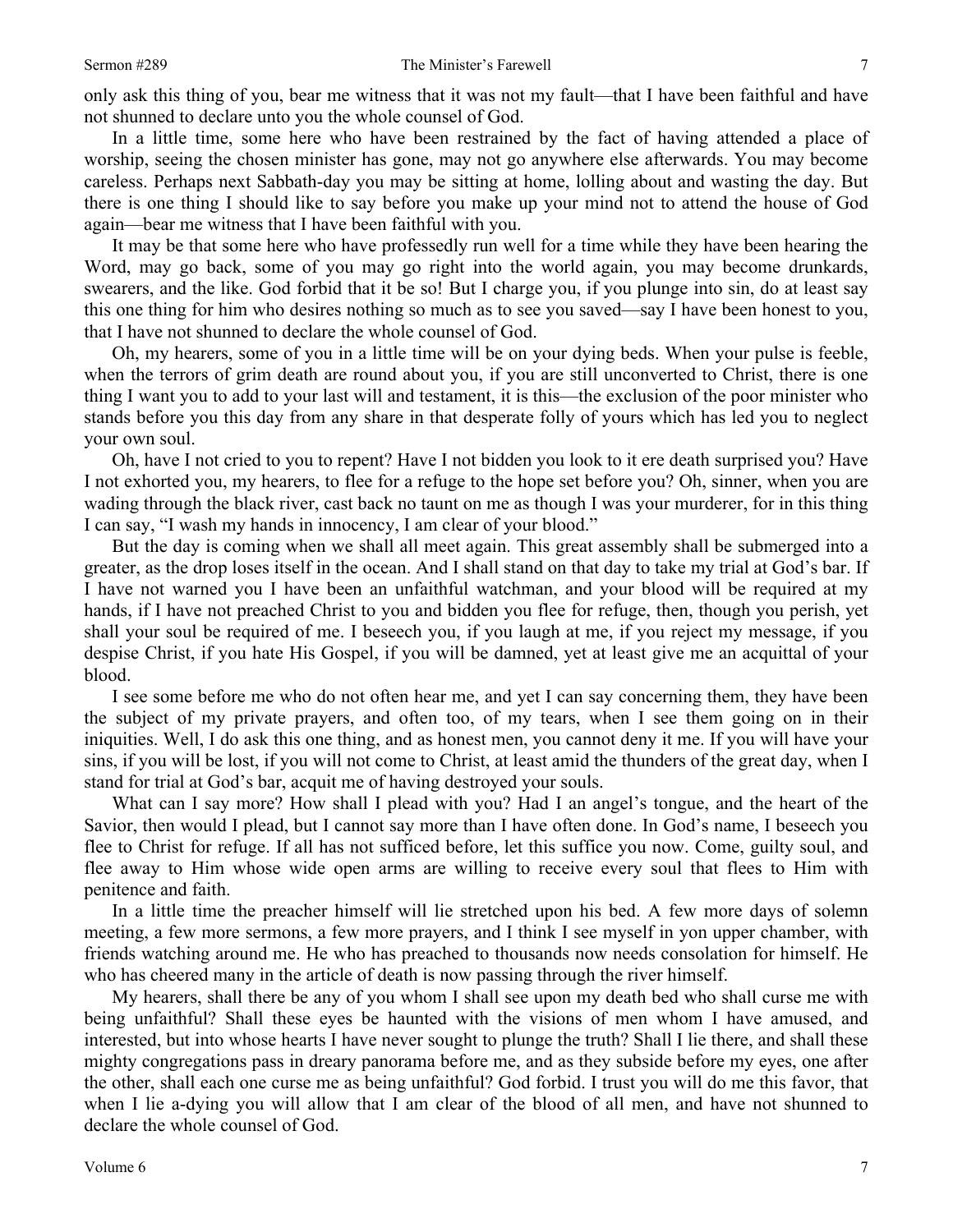I see myself standing at the last great day a prisoner at the bar. What if this shall be read against me—"You have had many to listen to you, thousands have crowded to hear the words which fell from your lips, but you have misled, you have deceived, you have willfully mistaught this people"?

Thunders such as have been never heard before must roll over this poor head, and lightnings more terrific than have ever scathed the fiend shall blast this heart, if I have been unfaithful to you. My position—if I had but once preached the Word to these crowds, not to speak of many thousands of times—my position were the most awful in the whole universe if I were unfaithful. Oh may God avert that worst of ills—unfaithfulness—from my head.

Now, as here I stand I make this my last appeal, "I pray you in Christ's stead, be ye reconciled to God." But if you will not be, I ask you this single favor—and I think you will not deny it me—take the blame of your own ruin, for I am pure from the blood of all men, since I have not shunned to declare unto you all the counsel of God.

This much by way of calling you to witness. Now, I come to put up a request. I have a favor to ask of all here present. If in aught you have been profited, if in anything you have ever had comfort, if you have found Christ in any way during the preaching of the Gospel here, I beg you, even though you should not listen to my words again, I beg you to carry me up in your heart before the throne of God in prayer. It is by the prayers of our people that we live. God's ministers owe more to the prayers of their people than they ever know. I love my people for their prayerfulness for me. Never minister was so much prayed for as I have been.

But will those of you who will be compelled to separate from us by reason of distance, and the like, will you still carry me in your thoughts before God, and let my name be engraven on your bosoms as often as you present yourselves before the mercy seat. It is a little thing I ask. It is simply that you say, "Lord, help Your servant to win souls to Christ."

Ask that he may be made more useful than he has ever been, that if he is in aught mistaken he may be set right. If he has not comforted you, ask that he may do so in the future, but if he has been honest with you, then pray that your Master may have him in His holy keeping. And while I ask you to put up this request for me, it is for all those that preach the truth in Jesus.

Brethren, pray for us. We would labor for you as those who must give account. Ah, it is no little thing to be a minister if we are true to our calling. As Baxter once said, when someone told him the ministry was easy work, "Sir, I wish you would take my place, if you think so, and try it." If to agonize with God in prayer, if to wrestle for the souls of men, if to be abused and not to reply, if to suffer all manner of rebukes and slanders, if this be rest, take it, sir, for I shall be glad to get rid of it. I do ask that you would pray for all ministers of Christ, that they may be helped and upheld, maintained and supported, that their strength may be equal to their day.

And then, having put up this request for myself, and therefore a selfish one, I have an entreaty to put up for others. My hearers, I cannot shut my eyes to the fact that there are still many of you who have long listened to the Word here, but who have still not given your hearts to Christ. I am glad to see you here, even though it should be for the last time.

If you should never tread the hallowed courts of God's house again, never hear His Word, never listen to hearty invitation or honest warning, I have one entreaty to put up for you. Mark, not a request, but an entreaty, and such a one, that if I were begging for my life I could not be more honest and intensely earnest about it.

Poor sinner, stop awhile, and think. If you have heard the Gospel and been profited by it, what will you think of all your lost opportunities when you are on your dying bed? What will you think when you are cast into hell, when this thought shall come ringing in your ears, "You heard the Gospel, but you rejected it," when the devils in hell shall laugh in your face and say, "We never rejected Christ, we never despised the Word," and they shall thrust you into a deeper hell than ever they themselves experienced. I entreat you, stop, and think of this.